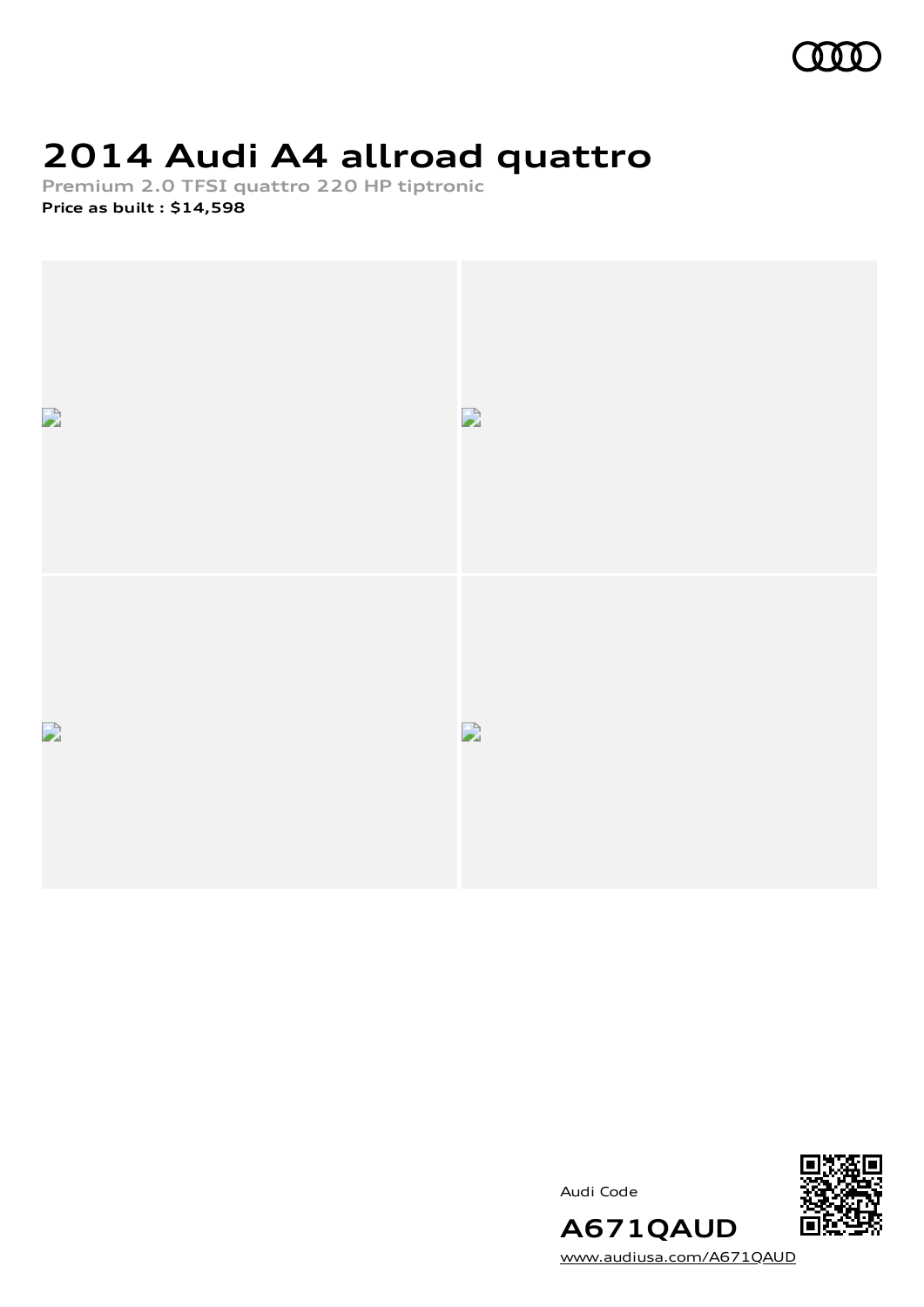# **Summary**

### **Audi 2014 Audi A4 allroad quattro**

Premium 2.0 TFSI quattro 220 HP tiptronic

**Price as buil[t](#page-10-0)** \$14,598

#### **Exterior colour**

Cuvée Silver metallic

### D

#### **Further Information**

|                 | N٥            |
|-----------------|---------------|
| Mileage         | 117,326 miles |
| Type of vehicle | Used car      |

**Warranty**

#### **Interior colour**

#### **Technical Specifications**

Engine type Four-cylinder Displacement/Bore and 1,984/82.5 x 92.8 cc/mm stroke Max. output  $({1})/{2}$  HP Torque /{1} lb-ft@rpm Top track speed 130 mph mph Acceleration (0 - 60 mph) 6.4 sec. seconds

**Audi Code** A671QAUD

**Your configuration on www.audiusa.com** [www.audiusa.com/A671QAUD](https://www.audiusa.com/A671QAUD)

**Commission number** 67a533980a0e09b0652d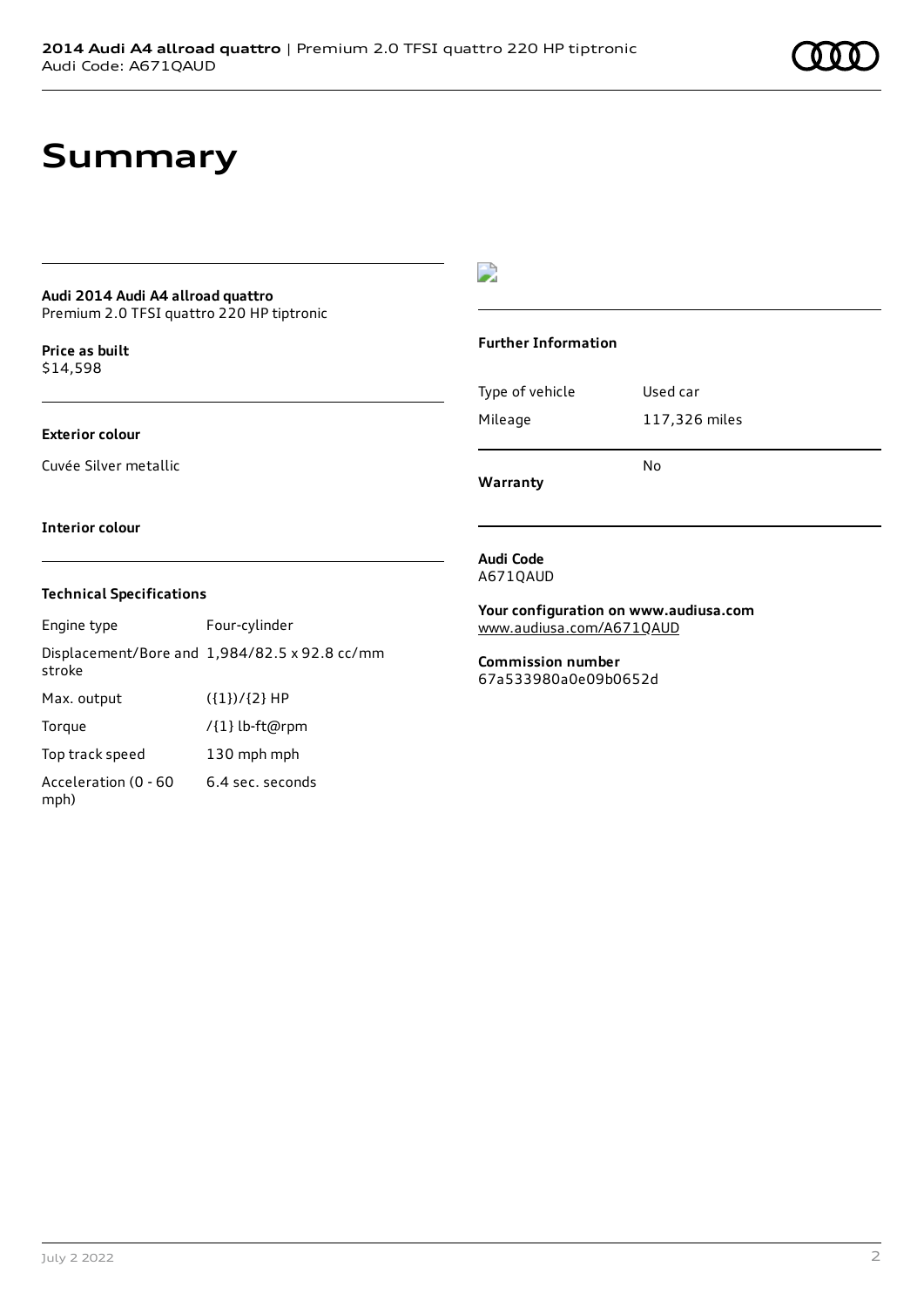# **Equipment**

Cuvée Silver metallic

Heated front seats

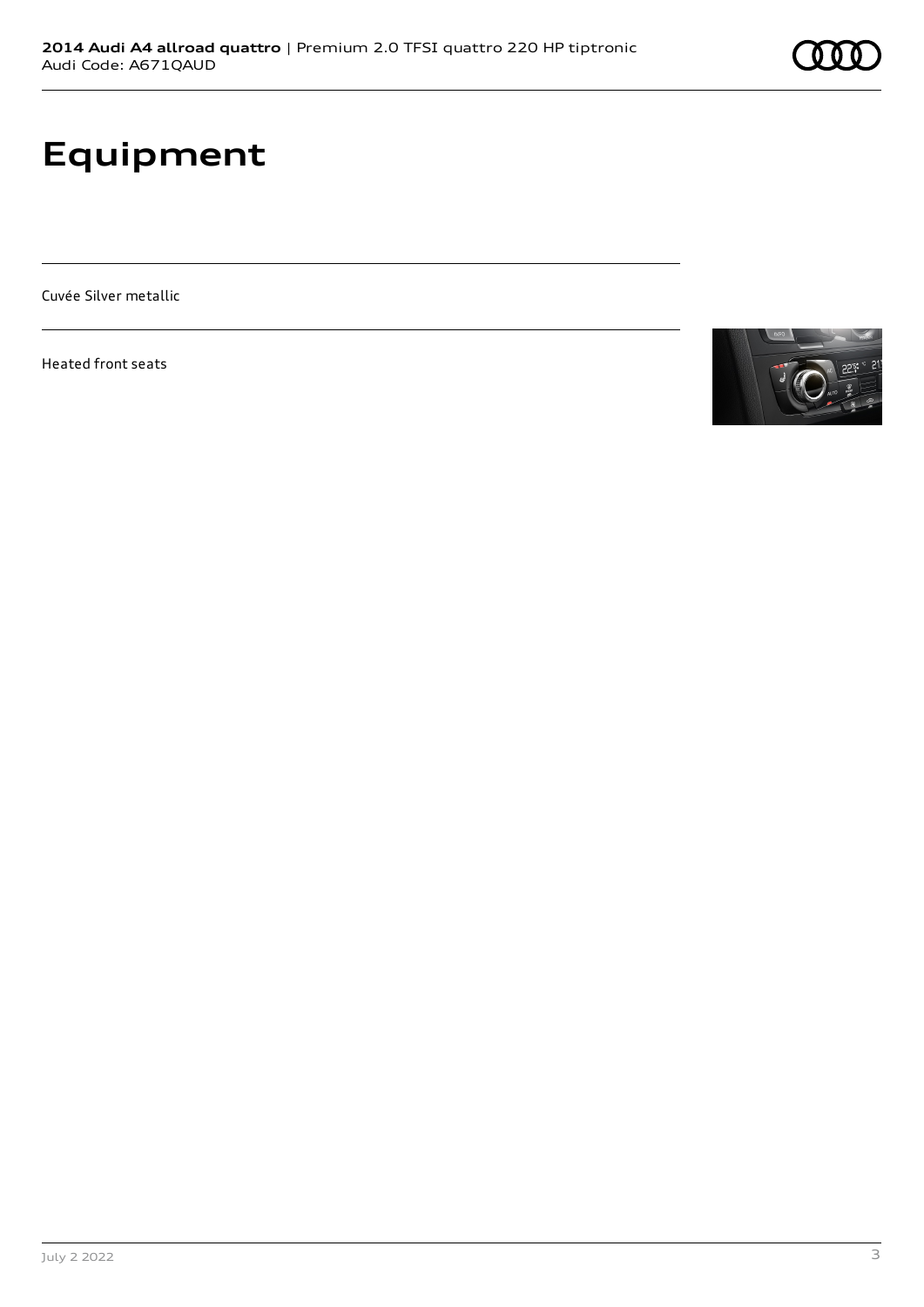# **Standard features**

### **Safety and Security**

| 1AT             | Anti-lock Brake System (ABS) with Electronic<br>Brake-pressure Distribution (EBD) and brake<br>assist |
|-----------------|-------------------------------------------------------------------------------------------------------|
| UH1             | Electromechanical parking brake                                                                       |
| 8T1             | Cruise control with coast, resume and<br>accelerate features                                          |
| VC <sub>2</sub> | Garage door opener (HomeLink®)                                                                        |
| QZ7             | Tilt and telescopic manually adjustable<br>steering column                                            |
| 7K6             | Tire-pressure monitoring system                                                                       |
| 4X3             | Front side airbags, with head airbag                                                                  |
| 8N6             | Automatic headlights                                                                                  |
| 412             | Power central locking system with safety<br>unlock feature if airbags deploy                          |
| 3B7             | Lower Anchorage and Tethers for Children<br>(LATCH) in rear seats                                     |

#### **Exterior**

| 0P <sub>0</sub>  | Dual exhaust outlets                                    |
|------------------|---------------------------------------------------------|
| 1D8              | Class 1 trailer hitch preparation (wiring)              |
| 6XD              | Power-adjustable heated exterior side<br>mirrors        |
| 1S1              | Tool kit in storage compartment in trunk                |
| 1BP              | Class 1 trailer hitch preparation (wiring)              |
| 8B)              | Halogen headlight for driving on the right US<br>design |
| H <sub>2</sub> D | 245/45 all-season tires, allroad exclusive              |
| 8SA              | Rear lights                                             |
| 4KC              | Side and rear windows in heat-insulatingglass           |
| 47B              | Aluminum trim around exterior windows                   |

### **Exterior**

| 18" 5-arm-rotor design wheels<br>CS1 |
|--------------------------------------|
|                                      |

### **Interior**

| QE1             | Storage nets in backs of front seats                         |
|-----------------|--------------------------------------------------------------|
| 3FU             | Panoramic sunroof                                            |
| 7M9             | Scuff plates in door apertures                               |
| 6N)             | Standard molded headlining                                   |
| 9AK             | Automatic climate control                                    |
| 4L2             | Without auto-dimming interior mirror with<br>compass         |
| QQ1             | Interior lights in overhead console with front<br>map lights |
| 2ZQ             | Four-spoke multifunction steering wheel                      |
| 6E3             | Folding front center armrest with adjustable<br>height       |
| 7F <sub>9</sub> | Plastic/leather gearshift knob/handle                        |
| 4F <sub>2</sub> | Luggage compartment lid, automatically<br>opening            |
| 5XF             | Dual front sun visors with lighted vanity<br>mirrors         |
| 3NZ             | Split folding 60/40 rear seatbacks                           |
| 7HA             | Without leather                                              |
| N1F             | leather seating surfaces                                     |

#### **Infotainment and Driver Assistance**

| UF7 | Audi music interface with iPod® integration                                               |
|-----|-------------------------------------------------------------------------------------------|
| 9VD | Audi concert radio with ten speakers and<br>single CD player with MP3 playback capability |
| 907 | Driver information system                                                                 |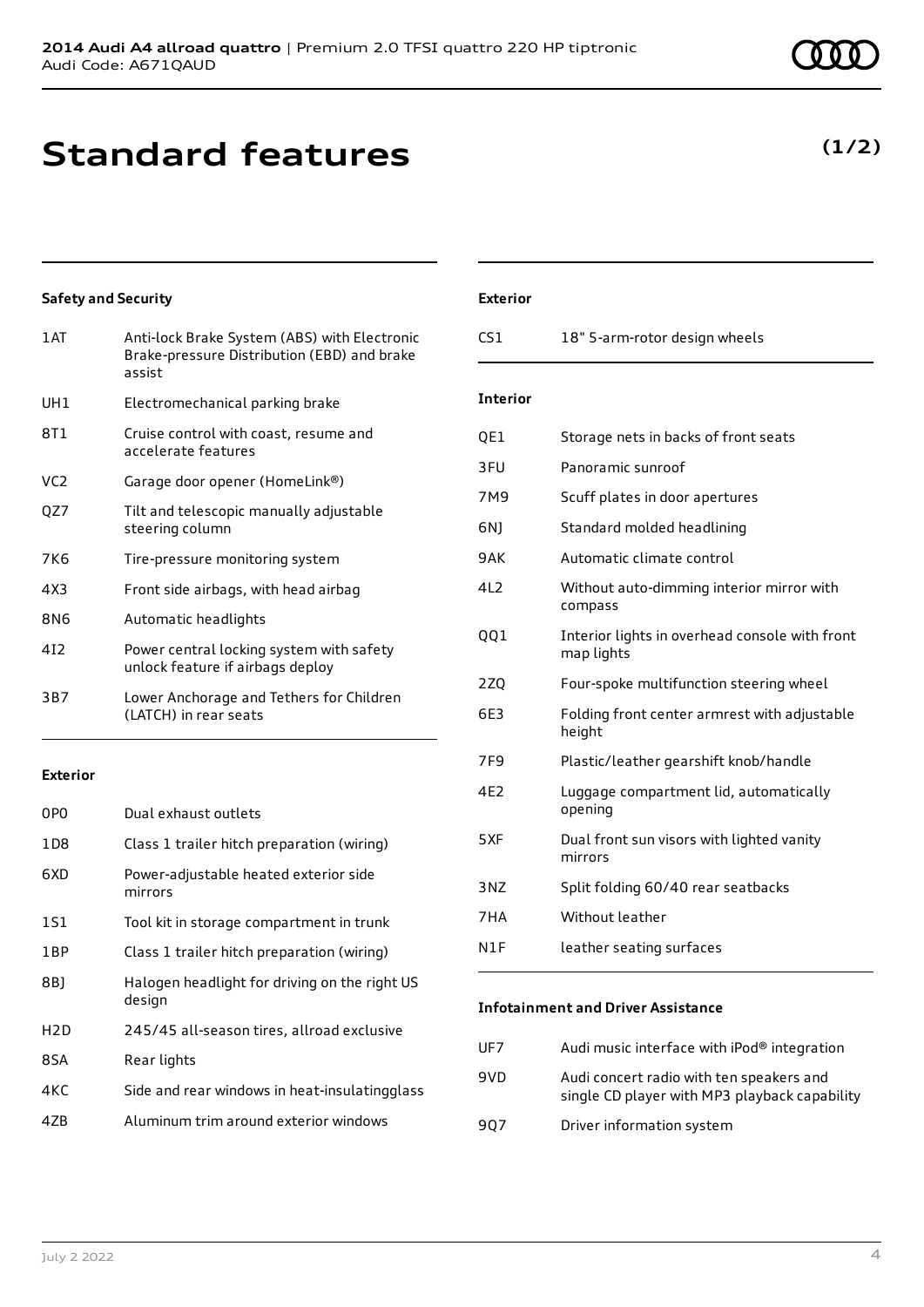# **Standard features**

### **Infotainment and Driver Assistance**

8UQ Radio "concert" for USA

9ZX Bluetooth<sup>®</sup> wireless technology preparation for mobile phone

July 2 2022 5

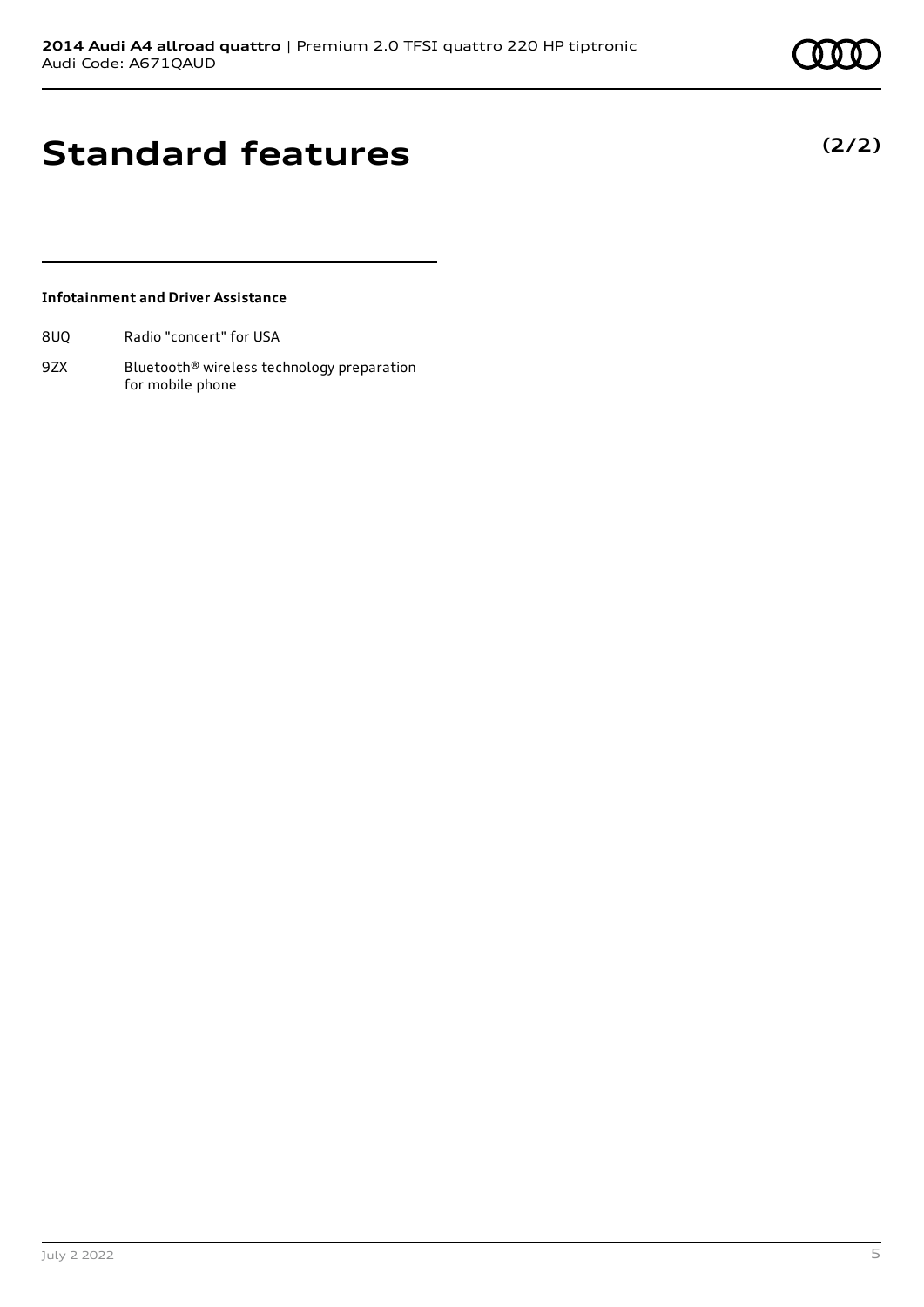# **Dealer remarks**

#### SERVICE WORK

Service Work completed on this Audi allroad includes: Total Value: \$1,649. Complete Multi-Point Inspection by factory trained technicians, Oil & Filter Change Using Original OEM Parts, Battery Voltage Test, Tires Inspected, 2 Tires Replaced, Wheel/Tire Balance, Tires Rotated, Brake Inspection, 4 Wheel Alignment, Emissions System Check, Professional Detailed Inside and Out, Function Test all Lights, Check the Complete Exhaust System, Cooling System Inspection, Transmission Fluid Inspection, Differential Fluid Inspection, Engine Drive Belts Inspected, Function Test all Options & Accessories.

#### BUY WITH CONFIDENCE

There are many benefits that come with a Herb Chambers Audi Brookline purchase. Our SMART Pricing lets you enjoy a relaxed pre-owned car-buying experience. We offer our very best price up front, so you'll never have to haggle with us for a lower price! We also offer a generous return policy, which gives you five days to return your recently purchased pre-owed vehicle for 100% of your money back and 30 days to return your car in exchange for another vehicle on our lot. No questions asked! Non-Smoker vehicle, 2 New Tires

#### OPTION PACKAGES

CUVEE SILVER METALLIC, 3-STEP HEATED FRONT SEATS driver memory, ASH BROWN NATURAL INLAYS door panel interior beltline, center console and passenger side dashboard, AUDI GUARD PROTECTION KIT all-weather floor mats and cargo mat.

#### KEY FEATURES INCLUDE

.

Leather Seats, Sunroof, Panoramic Roof, All Wheel Drive, Flex Fuel. CARFAX 1-Owner 5-Day 100% Money Back Guarantee / 30-Day 1,500 Mile Vehicle Exchange and, A complete Vehicle Portfolio & CarFax. Visit www.herbchamberssmartpricing.com for complete details. Only a Herb Chambers CERTIFIED Pre-Owned vehicle receives a rigorous Multi-Point Inspection This allroad is priced \$2,500 below J.D. Power Retail. Was \$18,998.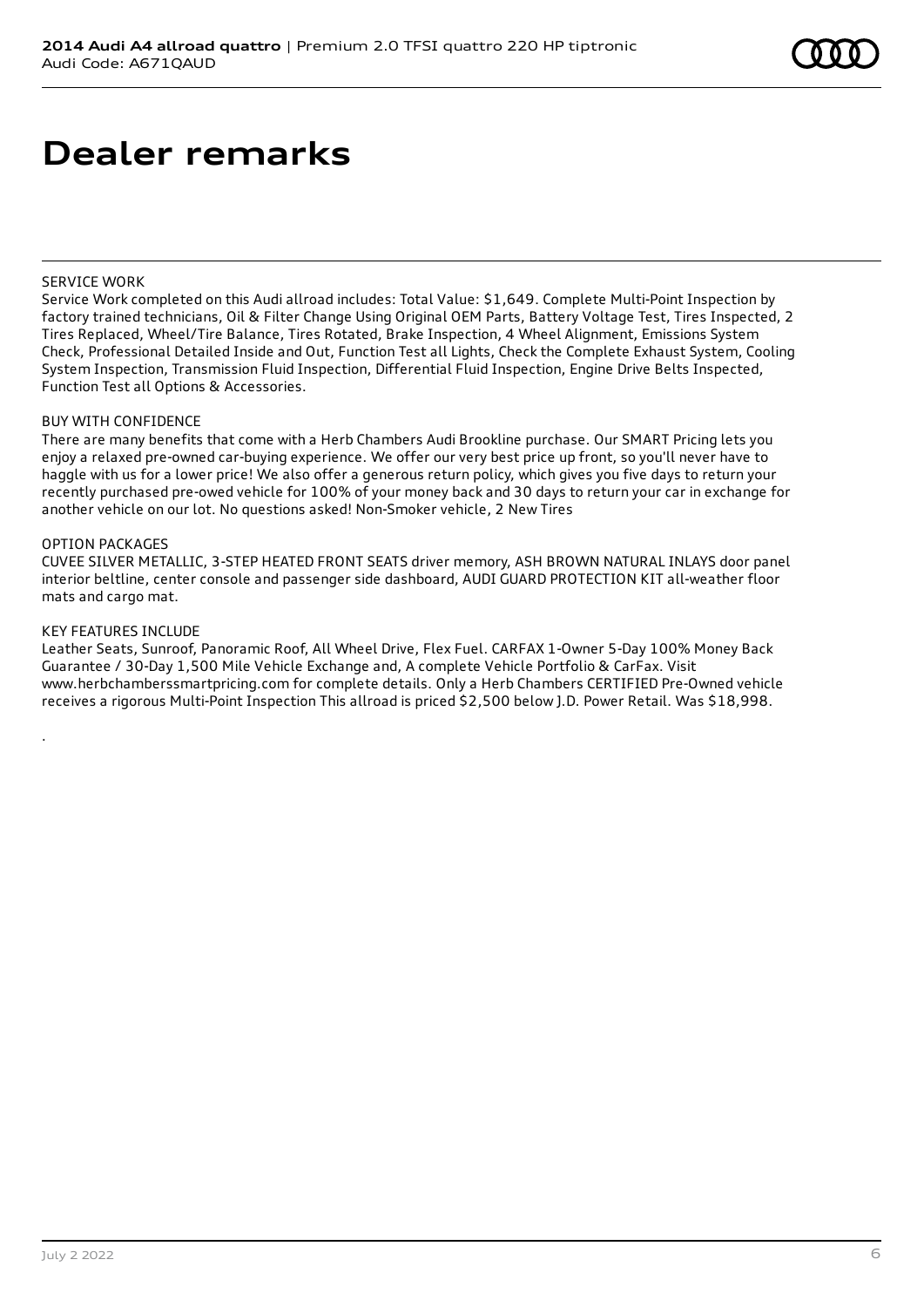# **Technical Specifications**

### **(1/2)**

### **Engineering | Performance**

| Engine type                                 | Four-cylinder                                 |
|---------------------------------------------|-----------------------------------------------|
| Acceleration (0 - 60<br>mph)                | 6.4 sec. seconds                              |
| Max. output                                 | $({1})/{2}$ HP                                |
| Engine block                                | Cast iron                                     |
| Induction/fuel injection Turbocharged/TFSI® |                                               |
| Cylinder head                               | Aluminum alloy                                |
| Max. output ps/hp                           | 220 @ 4,450-6,000 @ rpm                       |
| stroke                                      | Displacement/Bore and 1,984/82.5 x 92.8 cc/mm |
| Top track speed                             | 130 mph mph                                   |
| Torque                                      | /{1} lb-ft@rpm                                |
| Valvetrain                                  | 16-valve DOHC with valvelift<br>system        |

#### **Electrical system**

| Alternator | 14 Volts - 150 amp |
|------------|--------------------|
| Battery    | 12 Volts - 80 amp  |

### **Transmission | Drivetrain**

| Gear ratios: 8th         | 0.667   |
|--------------------------|---------|
| Gear ratios: 6th         | 1.000   |
| Gear ratios: Final Drive | 3.076   |
| Gear ratios: 7th         | 0.839   |
| Gear ratios: 4th         | 1.667   |
| Gear ratios: 5th         | 1.285   |
| Gear ratios: 2nd         | 3.143   |
| Gear ratios: 3rd         | 2.106   |
| Gear ratios: Reverse     | 3.317   |
| Gear ratios: 1st         | 4 7 1 4 |
|                          |         |

### **Steering**

| Steering type                              | Electromechanical power steering<br>system |
|--------------------------------------------|--------------------------------------------|
| Turning diameter, curb- 37.7 ft<br>to-curb |                                            |
| Steering ratio                             | 15.9:1                                     |
|                                            |                                            |

### **Suspension**

| Front axle | Five-link front suspension       |
|------------|----------------------------------|
| Rear axle  | Trapezoidal-link rear suspension |

#### **Brakes**

| Front brakes | 12.6 (ventilated disc) in |
|--------------|---------------------------|
| Rear brakes  | 11.8 (solid disc) in      |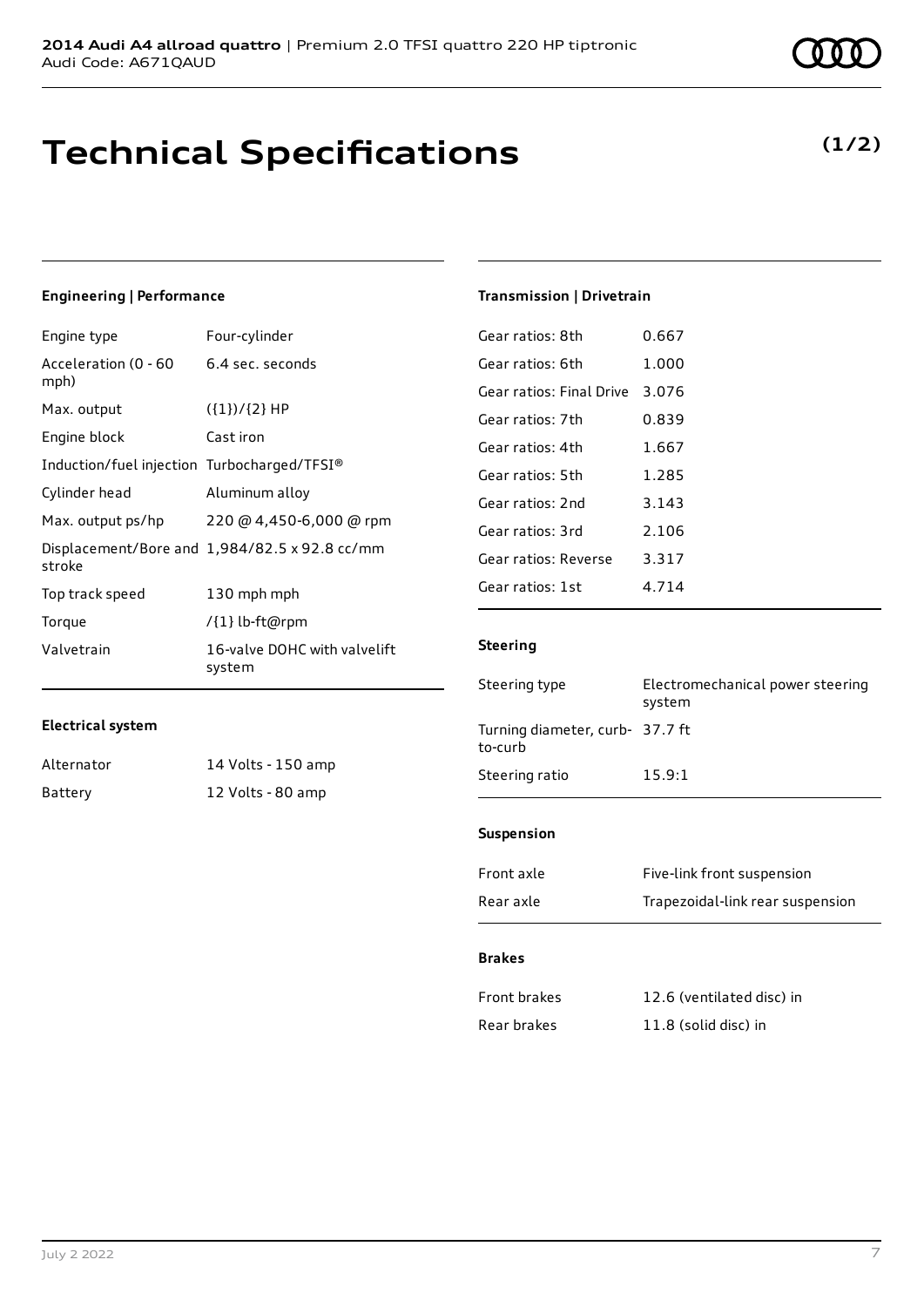# **Technical Specifications**

### **Body**

| Material                      | Fully galvanized steel unibody with<br>aluminum hood and multistep anti-<br>corrosion protection |
|-------------------------------|--------------------------------------------------------------------------------------------------|
| <b>Warranty   Maintenance</b> |                                                                                                  |
| Warranty                      | 4-Year/50,000 mile Audi New<br>Vehicle Limited Warranty                                          |
| Maintenance                   | 12-Month/5,000 mile (whichever                                                                   |

occurs first) NO CHARGE first scheduled maintenance

#### **Exterior Measurements**

| Height                           | 58.0 in  |
|----------------------------------|----------|
| Overall width without<br>mirrors | 72.5 in  |
| Length                           | 185.9 in |
| Wheelbase                        | 110.4 in |
| Drag coefficient                 | .36 Cw   |
| Overall width with<br>mirrors    | 79.0 in  |
| Track rear                       | 62.0 in  |
| Track front                      | 62.3 in  |
| Curb weight                      | 3,891 lb |
| Ground clearance,<br>loaded      | $7.1$ in |

#### **Interior measurements**

| Seating capacity                          | 5                      |
|-------------------------------------------|------------------------|
| Shoulder room, rear                       | 54.3 in                |
| Head room with front<br>sunroof           | 38.5 in                |
| Leg room, rear                            | 35.2 in                |
| Shoulder room, front                      | 55.5 in                |
| Head room with rear<br>sunroof            | 38.2 in                |
| Head room, rear                           | 37.4 in                |
| Leg room, front                           | 41.3 in                |
| Head room, front                          | 36.8 in                |
| Cargo volume, rear<br>seatbacks up/folded | 27.6/50.5 cu ft, cu ft |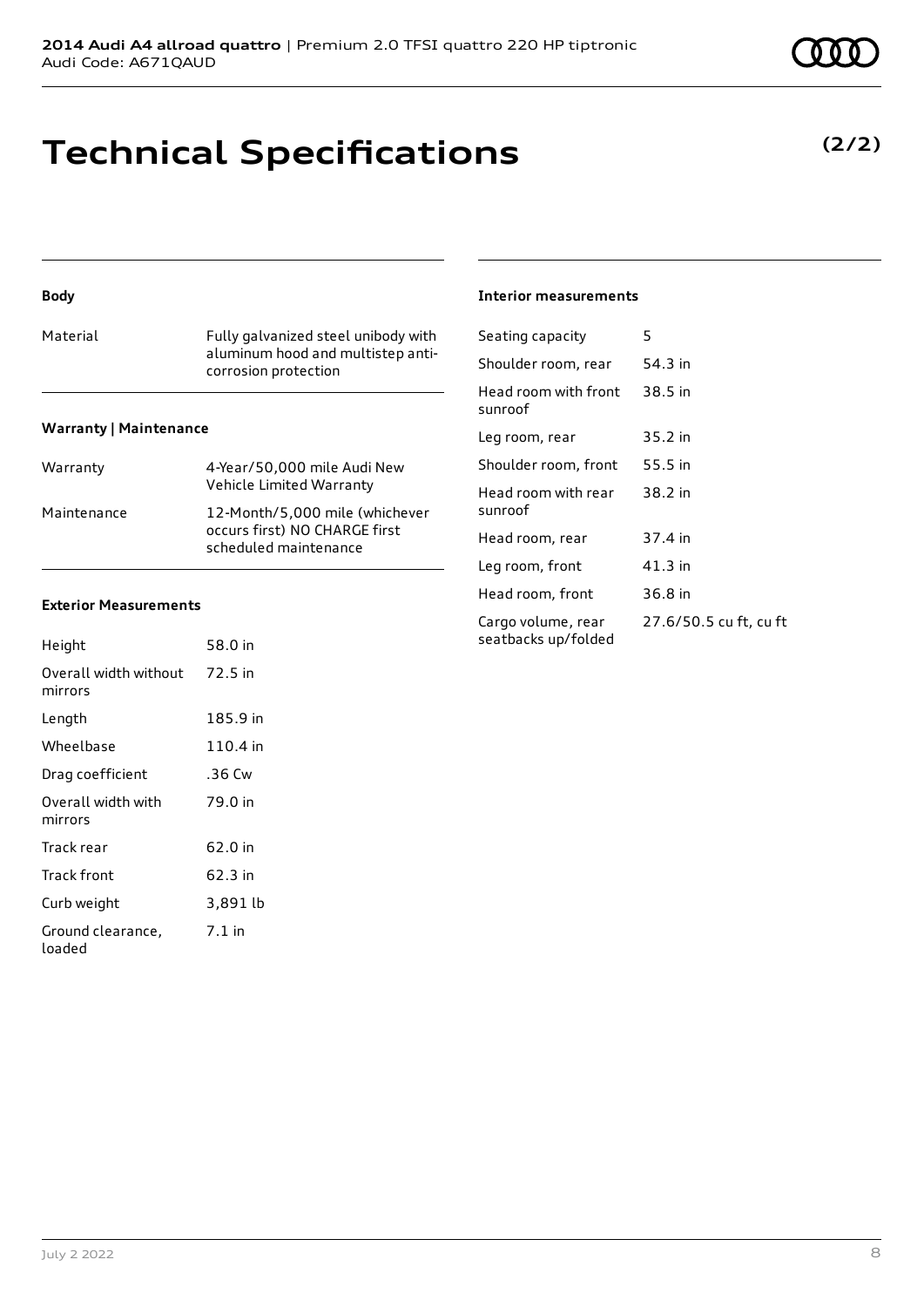

## **Consumption- and emission**

**Consumption by NEDC**

combined 23 mpg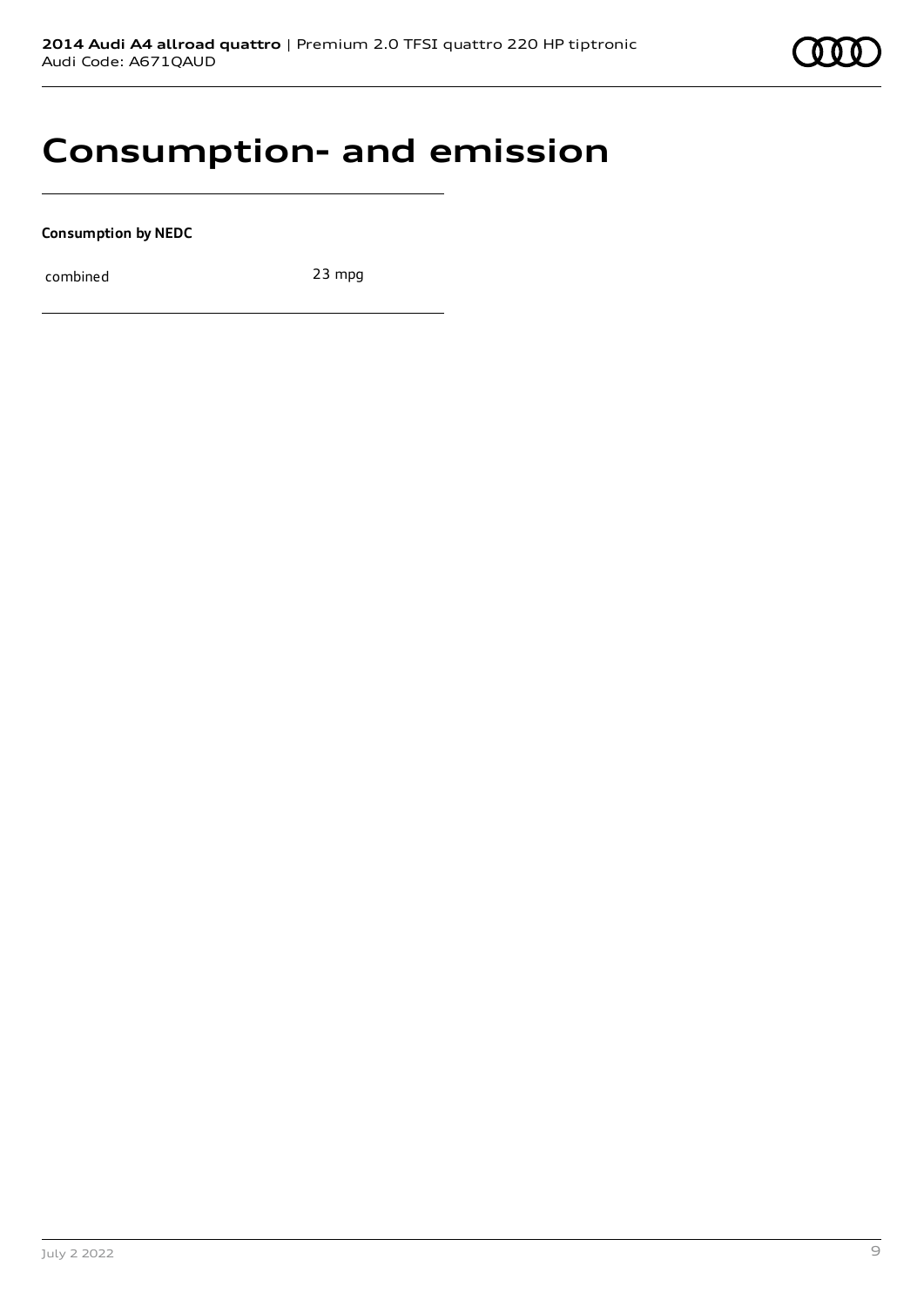# **Contact**

Dealer **Audi Brookline**

308 Boylston St 02445 Brookline MA

Phone: +16177342020 FAX: 6177342192

www: [https://www.audibrookline.com](https://www.audibrookline.com/)